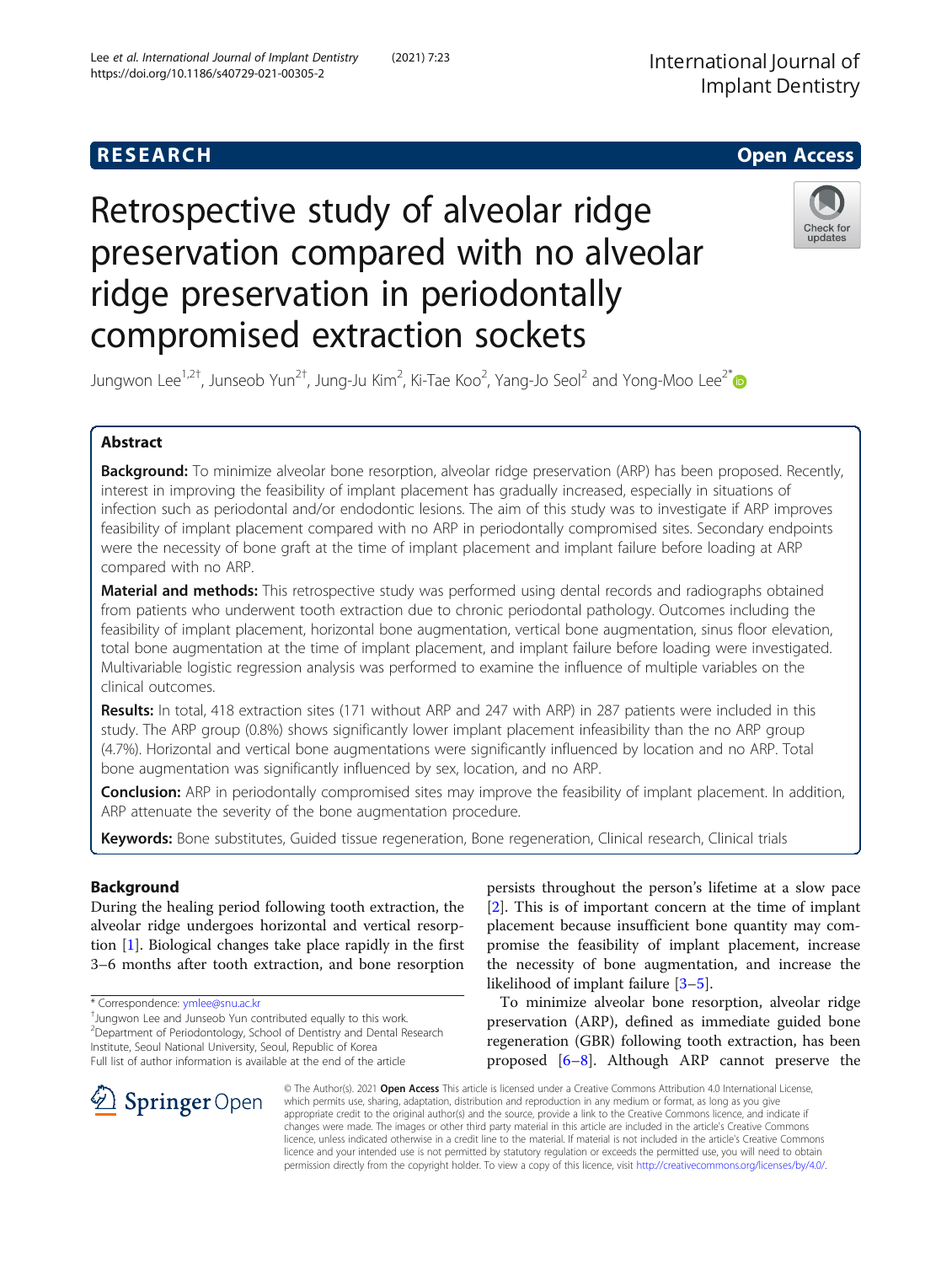alveolar bone width and height completely, unlike what the term suggests, there is evidence that the intervention minimizes alveolar bone shrinkage after tooth extraction, which results in a favorable environment for implant placement [[9\]](#page-8-0).

Recently, interest in improving the feasibility of implant placement has gradually increased, especially in situations of infection such as periodontal and/or endodontic lesions. In clinical situations, the most frequently extracted teeth are those with periodontal and/or endodontic lesions [\[3](#page-8-0), [10\]](#page-8-0). Bone destruction resulting from periodontal or endodontic disease can aggravate alveolar bone shrinkage [\[11](#page-8-0)]. Another study demonstrated that an infected socket could induce erratic healing, which is an incomplete bone healing pattern present after more than 6 months following tooth extraction, unexpectedly increasing the entire treatment period [\[3](#page-8-0)].

To avoid marked bone resorption following tooth extraction in infected sites, ARP with secondary intention healing has been proposed [\[12](#page-8-0), [13](#page-8-0)]. Our recent study revealed that ARP in periodontally compromised sockets with thorough debridement and systemic antibiotics can be a safe procedure, showing 2.7% of infection rate and 0.7% of reinfection rate that need removal of implanted biomaterials [[14\]](#page-8-0).

The aim of this retrospective study was to investigate whether ARP improves feasibility of implant placement compared with no ARP in periodontally compromised sites. Secondary endpoints were the necessity of bone graft at the time of implant placement and implant failure before loading at ARP compared with no ARP.

#### Materials and methods

This retrospective study was performed according to the STROBE guidelines [\[15](#page-8-0)].

#### Study design

This retrospective study was approved by the Institutional Review Board (IRB) at Seoul National University (IRB073/06-18) and followed the Declaration of Helsinki. Waiver of informed consent was approved according to IRB guidelines for chart review of anonymous patient data. A chart review including all patients who had tooth extraction due to periodontal or endodontic/periodontal lesions at Seoul National University Dental Hospital (SNUDH) from 2011 to 2015 was performed by three periodontists (JWL, JJK, and KTK). An additional chart review was performed to identify patients who underwent implant placement following tooth extraction at Seoul National University Dental Hospital (SNUDH) from 2011 to 2018 that was performed by one of the three periodontists (JWL, JJK, and KTK). All treatment processes at dental hospitals were recorded in the electronic health record (Electronic Medical Record System ver. A16.0628.1035. DSGR.SYBASE. FOLDER, ELSA) or physical dental charts retained at the hospital. All chart records of these patients' dental records were audited to categorize two treatment modalities: implant placement following ARP and implant placement with no ARP. Due to the lack of cone beam computed tomography data at the time of tooth extraction, the configuration of bone destruction which surrounded the periodontally compromised teeth could not be figured out. The bone graft procedure performed immediately after tooth extraction was defined as ARP. Before tooth extraction, all of the patients were explained and asked to receive ARP. The procedure was performed only to patients who agreed to receive ARP (Fig. [1](#page-2-0)).

The ARP group in the present study was collected from our previous study [\[14](#page-8-0)]. The inclusion criteria have been previously reported in detail. In brief, the patients in the ARP group were treated with ARP at the extraction sockets with periodontal pathosis using a resorbable membrane without flap elevation.

#### Case definition of periodontally compromised extraction sockets

The definition of periodontally compromised extraction sockets was provided in detail in a previous study [\[14](#page-8-0)]. Periodontally compromised extraction sockets were defined as sites where teeth had been removed due to chronic periodontal or combined endodontic/periodontal lesions. Periodontal indication was defined as teeth with mobility  $> 2^{\circ}$ , a probing depth (the deepest site) greater than 8 mm, and marginal bone loss that narrowed apically. Combined endodontic–periodontal indication was defined as teeth displaying a radiographic periapical lesion greater than 4-mm diameter and exhibiting a negative response to the electric pulp test with periodontal characteristics as mentioned above.

#### Subject selection and criteria

Some tooth extraction sites did not receive an implant restoration when the patients received missing tooth with fixed partial denture or implant restoration in other clinic. Those cases were excluded in this study. An electronic record and chart of these patients were inspected to identify ARP procedures conducted before implant placement.

#### Data extraction

Two calibrated reviewers (JL and JJK) identified the cases meeting the criteria for periodontally compromised extraction sockets. Through electronic record and chart in Seoul National University Dental Hospital, selfreported patient demographics, including age, sex, hypertension (yes/no), diabetes mellitus (yes/no),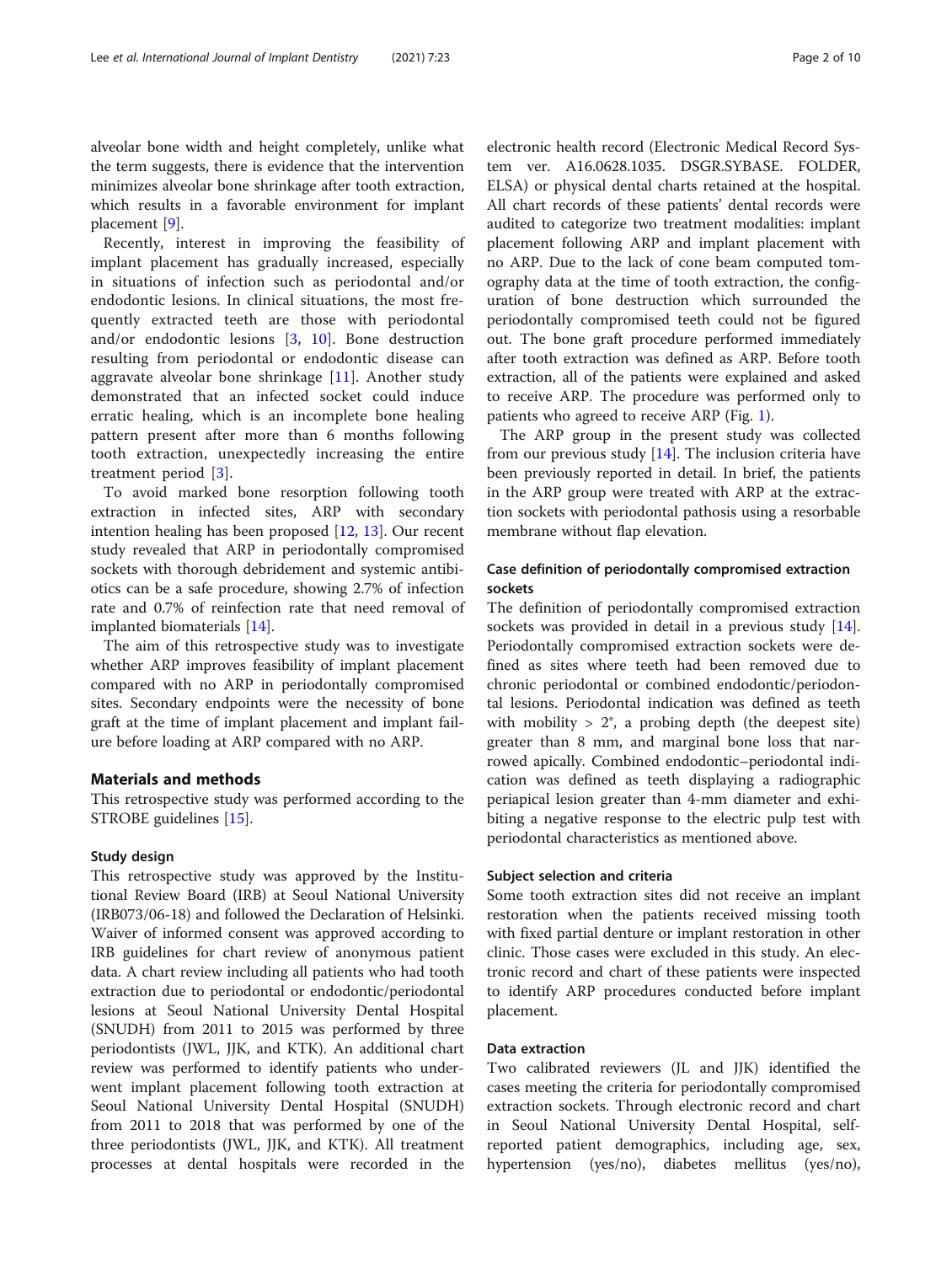<span id="page-2-0"></span>

tuberculosis (yes/no), hepatitis (yes/no), osteoporosis (yes/no), smoking (yes/no), implant placement location (maxillary—anterior/posterior, mandibular—anterior/ posterior), reason for extraction, ARP details (date, graft material, membrane use, infection, reinfection), surgeon (resident/specialist), bone quality [[16\]](#page-8-0) (Type 1, Type 2, Type 3, and Type 4), feasibility of implant placement at the planned surgery date (yes/no), bone augmentation at implant surgery (horizontal, vertical, sinus floor elevation, and total), implant details (connection type, length, diameter, and system), implant surgery protocol (1 stage/2-stage), and periods from extraction to implant placement  $\left( < 3 \right)$  months, 3 to 6 months,  $> 6 \right)$  months) before loading, were collected. Implant removal before loading for any reason was regarded as an implant failure, and all other implants that were not removed were regarded as surviving implants.

#### Statistical analysis

All clinical data were de-identified and stored in a Microsoft Excel spreadsheet (Microsoft Corp, Redmond WA, USA). Statistical analyses were performed using IBM SPSS Statistics for Windows, version 22.0 (IBM Corp, Armonk, NY, USA). Multivariable logistic regression analysis was used to investigate the influence of multiple variables on the feasibility of implant placement, bone augmentation at implant surgery (horizontal bone augmentation, vertical bone augmentation, sinus floor elevation, and total bone augmentation), and implant failure before loading. In the case of sinus floor elevation, only cases at the maxillary posterior region were used.  $P$  values  $< 0.05$  were regarded as statistically significant.

#### Results

A total of 10,060 patients subjected to tooth extractions at the Department of Periodontology, SNUDH, from 2011 to 2015 were identified by chart review (Fig. 1). The tooth extraction cases that met the inclusion criteria were included, and 574 tooth extraction sites were eligible. The number of tooth extractions sites without ARP was 277, and there were 297 tooth extraction sites with ARP. Finally, 171 of 277 extraction sites in the no ARP group underwent implant placement, while 247 of 297 sites in the ARP group underwent implant placement several months later. The characteristics of the patients and surgical sites included in this study are presented in Table [1](#page-3-0). The bone graft materials used in ARP were deproteinized bovine bone mineral (Bio Oss<sup>®</sup>; Geistlich Pharma, Wolhusen, Switzerland), hydroxyapatite and β-tricalcium phosphate mixed with collagen type I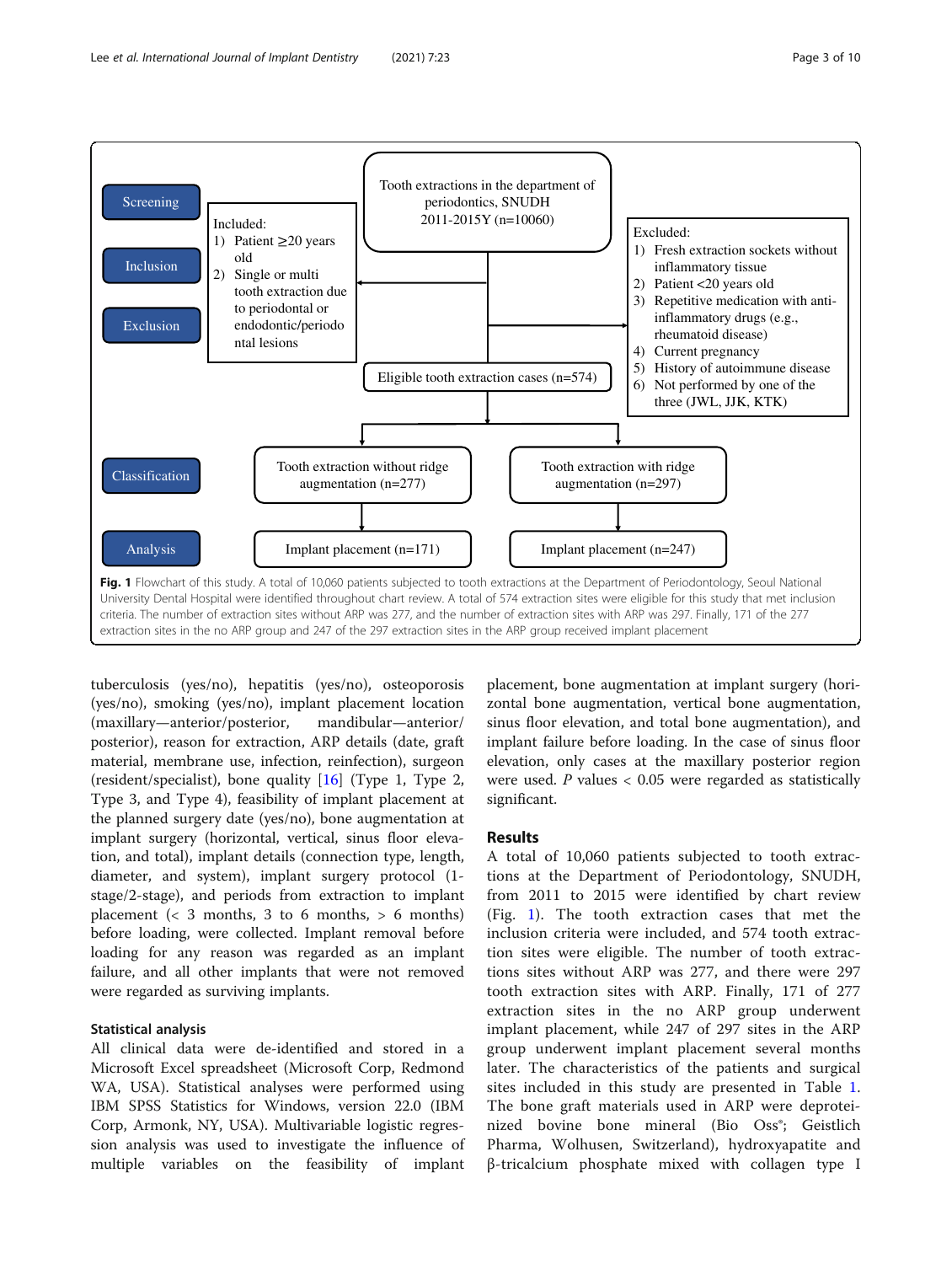|                         |                       |                      |     | No ARP            | <b>ARP</b>        |
|-------------------------|-----------------------|----------------------|-----|-------------------|-------------------|
| General characteristics | Age                   |                      |     | $58.06 \pm 11.79$ | $50.32 \pm 10.59$ |
|                         |                       | < 65                 |     | 130               | 220               |
|                         |                       | $\geq 65$            |     | 41                | 27                |
|                         | Sex                   | Male                 |     | 99                | 138               |
|                         |                       | Female               |     | 72                | 109               |
|                         | Systemic disease      | Hypertension         | Yes | 45                | 51                |
|                         |                       |                      | No  | 126               | 196               |
|                         |                       | Diabetes mellitus    | Yes | 12                | 26                |
|                         |                       |                      | No  | 159               | 221               |
|                         |                       | Tuberculosis         | Yes | $\mathsf O$       | $\overline{2}$    |
|                         |                       |                      | No  | 171               | 245               |
|                         |                       | Hepatitis            | Yes | 5                 | $\overline{7}$    |
|                         |                       |                      | No  | 166               | 240               |
|                         |                       | Osteoporosis         | Yes | 9                 | 5                 |
|                         |                       |                      | No  | 162               | 242               |
|                         |                       | Smoking              | Yes | 25                | 33                |
|                         |                       |                      | No  | 146               | 214               |
| Site characteristics    | Location              | Maxillary anterior   |     | 17                | 31                |
|                         |                       | Maxillary posterior  |     | 89                | 105               |
|                         |                       | Mandibular anterior  |     | 10                | $10$              |
|                         |                       | Mandibular posterior |     | 55                | 101               |
|                         | Reason for extraction | Periodontal          |     | 147               | 161               |
|                         |                       | Endo-perio           |     | 24                | 86                |
| Ridge augmentation      | Bone graft material   | Α                    |     |                   | 109               |
|                         |                       | $\overline{B}$       |     |                   | $\,8\,$           |
|                         |                       | $\subset$            |     |                   | 117               |
|                         |                       | $\mathsf D$          |     |                   | 5                 |
|                         |                       | E                    |     |                   | $\,8\,$           |
|                         | Membrane              | F                    |     |                   | 91                |
|                         |                       | G                    |     |                   | 11                |
| Surgeon                 | Resident              |                      |     | 136               | 160               |
|                         | Specialist            |                      |     | 35                | 87                |
| Total                   |                       |                      |     | 171               | 247               |

#### <span id="page-3-0"></span>Table 1 Characteristics of patients and surgical sites included in the study

A: Bio Oss® (Geistlich Pharma, Wolhusen, Switzerland), B: OSTEON™ II Collagen (Genoss, Ganggyo, Korea). C: Bio Oss® Collagen (Geistlich Pharma, Wolhusen, Switzerland), D: OCS- B® (NIBEC, Seoul, Korea), E: SureOss™ (HansBiomed, Seoul, Korea), F: Biogide (Geistlich Pharma, Wolhusen, Switzerland), G: none

(OSTEON™ II Collagen; Genoss, Ganggyo, Korea), Ninety percent of deproteinized bovine bone mineral and 10% porcine collagen (Bio Oss<sup>®</sup> Collagen; Geistlich Pharma, Wolhusen, Switzerland), bovine-origin bone substitute material (OCS- B<sup>®</sup>; NIBEC, Seoul, Korea), or freeze-dried bone allografts (SureOss™; HansBiomed, Seoul, Korea). The upper area of extraction socket was covered with resorbable collagen membrane (Bio-Gide®, Geistlich Pharma AG, Wolhusen, Switzerland) or not following the application of bone graft material (Table 1).

The clinical outcomes are presented in Table [2](#page-4-0). Data are presented as the mean  $\pm$  the standard deviation (SD) for continuous variables and as the frequency for categorical variables.

#### Infeasibility of implant placement

Infeasibility of implant placement means the cases that did not perform implant installation due to the lack of achieving primary stability including implant spinning or loosening on the day of implant surgery. Eight (4.7%) patients in the no ARP group exhibited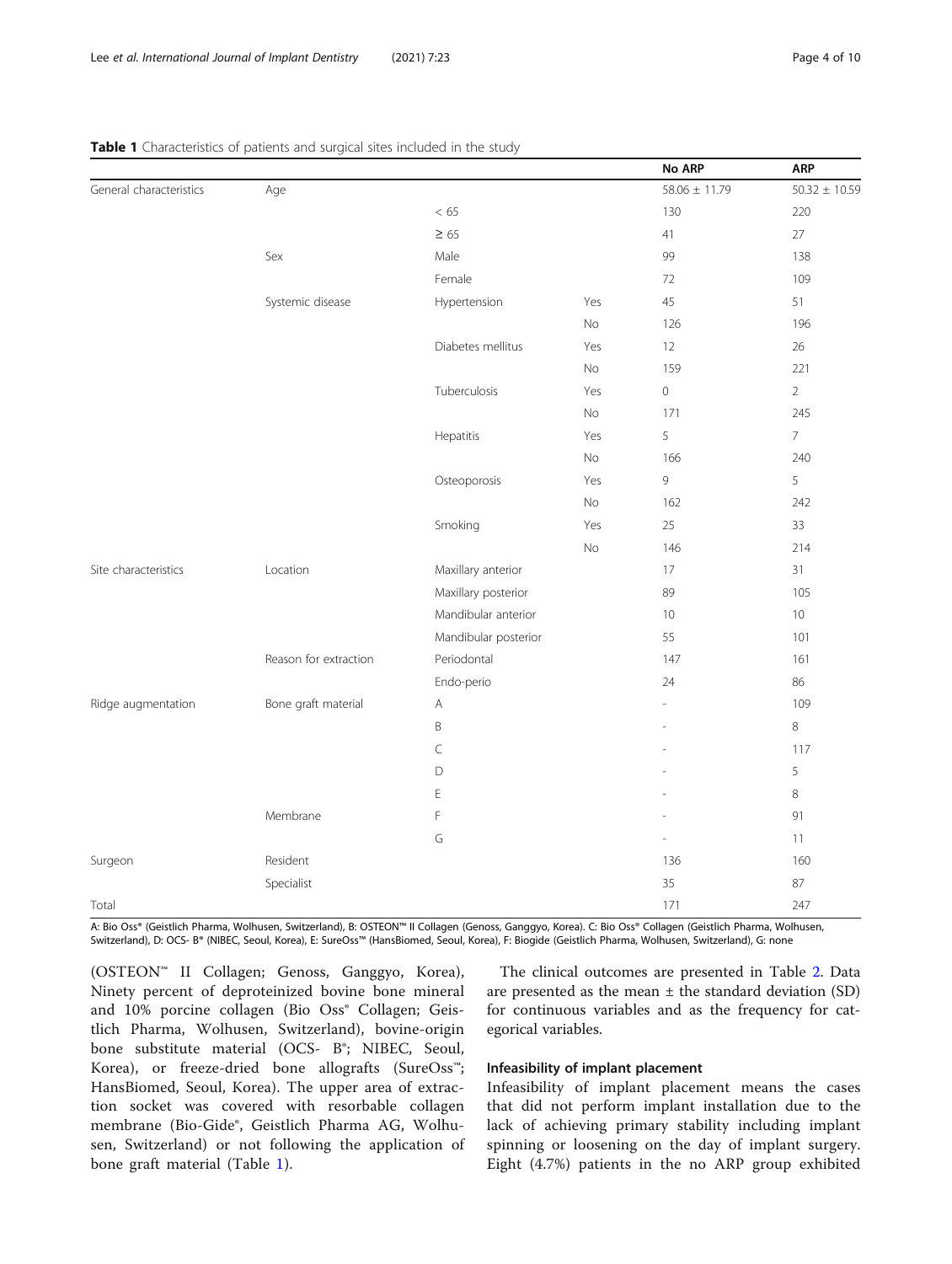#### <span id="page-4-0"></span>Table 2 Clinical outcomes of the two groups at implant placement

|                                                       |                              |                      | No ARP          | <b>ARP</b>      |
|-------------------------------------------------------|------------------------------|----------------------|-----------------|-----------------|
| Bone quality                                          |                              | Type 1               | $\overline{2}$  | $\overline{4}$  |
|                                                       |                              | Type 2               | 108             | 163             |
|                                                       |                              | Type 3               | 59              | 80              |
|                                                       |                              | Type 4               | $\overline{2}$  | $\mathbf 0$     |
| Feasibility of implant placement                      |                              | Yes                  | 163             | 245             |
|                                                       |                              | No                   | 8               | $\overline{2}$  |
| Bone augmentation at implant surgery                  | Horizontal bone augmentation | Yes                  | 66              | 45              |
|                                                       |                              | No                   | 105             | 202             |
|                                                       | Vertical bone augmentation   | Yes                  | 26              | $\overline{3}$  |
|                                                       |                              | No                   | 145             | 244             |
|                                                       | Sinus floor elevation        | Yes                  | 27              | 16              |
|                                                       |                              | No                   | 144             | 231             |
|                                                       | Total                        | Yes                  | 77              | 58              |
|                                                       |                              | No                   | 94              | 189             |
| Implant                                               | Type                         | Bone level, internal | 144             | 172             |
|                                                       |                              | Bone level, external | 23              | 75              |
|                                                       |                              | Tissue level         | $\overline{4}$  | $\mathbf 0$     |
|                                                       | Length                       | $\leq$ 8.5 mm        | 10              | 15              |
|                                                       |                              | 8.6-12.9 mm          | 157             | 230             |
|                                                       |                              | $\geq$ 13 mm         | $\overline{4}$  | $\overline{2}$  |
|                                                       | Diameter                     | $< 3.75$ mm          | 3               | 18              |
|                                                       |                              | 3.75 to 4.5 mm       | 113             | 126             |
|                                                       |                              | $>4.5$ mm            | 55              | 103             |
|                                                       | System                       | Α                    | $\overline{2}$  | 23              |
|                                                       |                              | $\mathsf B$          | 5               | $\,8\,$         |
|                                                       |                              | $\subset$            | 73              | 109             |
|                                                       |                              | D                    | 20              | 75              |
|                                                       |                              | Ε                    | 66              | 12              |
|                                                       |                              | F                    | 5               | 20              |
| Surgical protocol                                     |                              | 1-stage              | 121             | 155             |
|                                                       |                              | 2-stage              | 50              | 92              |
| Periods (months) from extraction to implant placement |                              | Mean $\pm$ SD        | $4.98 \pm 4.07$ | $6.29 \pm 3.50$ |
|                                                       |                              | $<$ 3 months         | 50              | $\mathbf 0$     |
|                                                       |                              | 3 to 6 months        | 121             | 124             |
|                                                       |                              | $> 6$ months         | $\mathbf 0$     | 123             |
| Implant failure before loading                        |                              |                      | $\mathbf{1}$    | $\overline{4}$  |

A: Astra (Dentsply Sirona, North Carolina, USA), B: ITI Dental Implant (Institut Straumann AG, Waldenburg, Switzerland), C: USII, and TSIII (Osstem implant, Seoul, Korea), D: Implantium and Superline (Dentium, Seoul, Korea) E: Luna, and Sola (Shinhung, Seoul, Korea) F: EB (Neobiotech, Seoul, Korea)

implant placement infeasibility, while two patients (0.8%) in the ARP group presented implant placement infeasibility on the planned surgery day. When the implant was not initially placed due to the lack of bone quantity, bone augmentation was performed, and several months later, implant placement was performed successfully.

Analysis of potential risk factors for the infeasibility of implant placement using a multivariable logistic regression model showed that location (odds ratio [OR] of maxillary anterior = 10.32, 95% confidence interval [CI]  $= 1.39$  to 76.43,  $P = 0.022$ ) and no ARP (OR  $= 10.28$ , 95% CI = 1.80 to 58.69,  $P = 0.009$ ) significantly influenced infeasibility of implant placement (Table [3](#page-5-0)).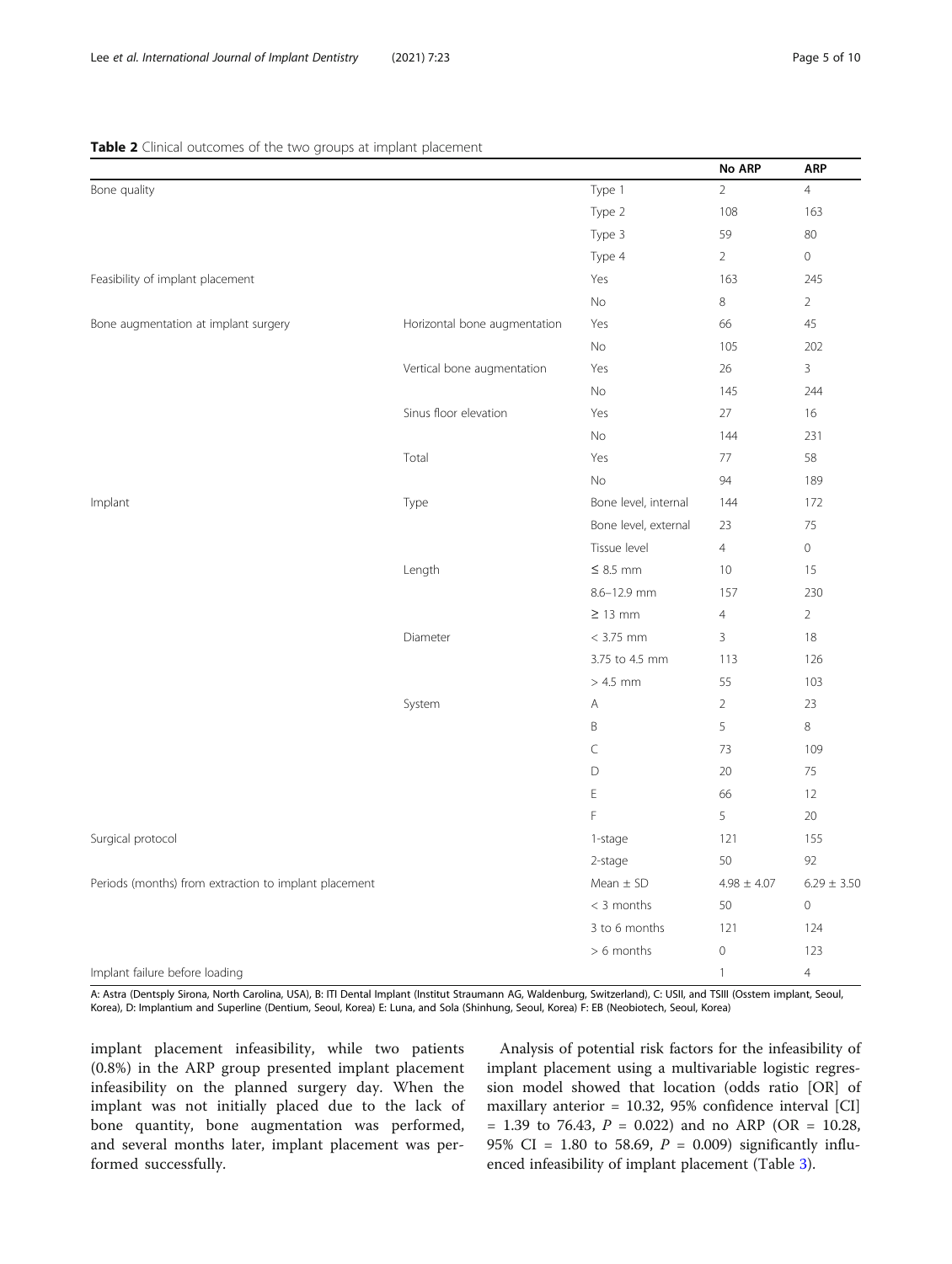<span id="page-5-0"></span>Table 3 Multivariable logistic regression analysis of hard tissue augmentation at implant placement. N/A not available

| <b>Variables</b>   |                          |                         | Infeasibility of<br>implant<br>placement |                  | <b>Bone augmentation</b>   |               |                              |                  |                                              |            |                            |                   | Implant failure             |                  |
|--------------------|--------------------------|-------------------------|------------------------------------------|------------------|----------------------------|---------------|------------------------------|------------------|----------------------------------------------|------------|----------------------------|-------------------|-----------------------------|------------------|
|                    |                          |                         |                                          |                  | Horizontal                 |               | <b>Vertical</b>              |                  | <b>Sinus floor</b><br>elevation <sup>a</sup> |            | <b>Total</b> <sup>b</sup>  |                   | before loading              |                  |
|                    |                          |                         | OR (95%<br>CI)                           | P<br>value       | <b>OR</b><br>(95%<br>CI)   | P<br>value    | OR (95%<br>CI)               | P<br>value       | <b>OR</b><br>(95%<br>CI)                     | P<br>value | OR<br>(95%<br>CI)          | P<br>value        | OR (95% P<br>CI             | value            |
| Site<br>related    | Location                 | Maxillary<br>anterior   | 10.32<br>$(1.39 -$<br>76.43)             | 0.02             | 0.19<br>$(0.09 -$<br>0.39) | $\lt$<br>0.01 | 0.38<br>$(0.07 -$<br>1.97)   | 0.25             |                                              |            | 0.20<br>$(0.10 -$<br>0.42) | $\langle$<br>0.01 | $N/A^c$                     | N/A <sup>c</sup> |
|                    |                          | Maxillary<br>posterior  | 1.642<br>$(0.29 -$<br>9.40               | 0.58             | 1.03<br>$(0.60 -$<br>1.78) | 0.90          | 0.25<br>$(0.08 -$<br>0.76)   | 0.02             |                                              |            | 0.53<br>$(0.32 -$<br>0.89) | 0.02              | N/A <sup>c</sup>            | N/A <sup>c</sup> |
|                    |                          | Mandibular<br>anterior  | N/A <sup>c</sup>                         | N/A <sup>c</sup> | 0.72<br>$(0.25 -$<br>2.11) | 0.55          | N/A <sup>c</sup>             | N/A <sup>c</sup> |                                              |            | 0.68<br>$(0.23 -$<br>1.97) | 0.47              | N/A <sup>c</sup>            | N/A <sup>c</sup> |
|                    |                          | Mandibular<br>posterior |                                          | N/A              |                            | N/A           |                              | N/A              |                                              |            | 1                          | N/A               |                             | N/A              |
|                    | Reason for<br>extraction | Periodontal             | 0.69<br>$(0.15 -$<br>3.24)               | 0.64             | 1.05<br>$(0.58 -$<br>1.89) | 0.87          | 0.97<br>$(0.29 -$<br>3.27)   | 0.97             | 1.76<br>$(0.69 -$<br>4.51)                   | 0.24       | 1.05<br>$(0.61 -$<br>1.83) | 0.85              | 0.89<br>$(0.07 -$<br>11.45) | 0.93             |
|                    |                          | Endo-perio              | 1                                        | N/A              | $\mathbf{1}$               | N/A           | 1                            | N/A              | $\mathbf{1}$                                 | N/A        | $\mathbf{1}$               | N/A               | $\mathbf{1}$                | N/A              |
|                    | Ridge<br>preservation    | <b>No</b>               | 10.28<br>$(1.80 -$<br>58.69)             | 0.01             | 3.68<br>$(2.20 -$<br>6.14) | $\lt$<br>0.01 | 15.80<br>$(4.46 -$<br>56.03) | $\lt$<br>0.01    | 1.98<br>$(0.91 -$<br>4.31)                   | 0.09       | 3.10<br>$(1.93 -$<br>5.00  | $\lt$<br>0.01     | 0.28<br>$(0.03 -$<br>3.14)  | 0.28             |
|                    |                          | Yes                     | 1                                        | N/A              | $\mathbf{1}$               | N/A           | 1                            | N/A              | $\mathbf{1}$                                 | N/A        | $\mathbf{1}$               | N/A               | 1                           | N/A              |
| Surgeon<br>related |                          | Resident                | 0.97<br>$(0.18 -$<br>5.26                | 0.97             | 1.32<br>$(0.77 -$<br>2.28  | 0.32          | 1.50<br>$(0.54 -$<br>4.16)   | 0.44             | 0.51<br>$(0.20 -$<br>$1.28$ )                | 0.15       | 1.09<br>$(0.65 -$<br>1.82) | 0.75              | 0.59<br>$(0.07 -$<br>4.93)  | 0.63             |
|                    |                          | Specialist              |                                          | N/A              |                            | N/A           | $\mathbf{1}$                 | N/A              | 1                                            | N/A        | $\mathbf{1}$               | N/A               | $\mathbf{1}$                | N/A              |

<sup>a</sup>Logistic regression analysis was performed in only maxillary posterior region.

**bTotal GBR means all types of hard tissue augmentation, including horizontal GBR, vertical GBR, or sinus floor elevation.** 

Estimates are not reliable because there were too few observations.

#### Bone augmentation at implant surgery

Horizontal bone augmentation was carried out when bone width was deficient, resulting in the implant fixture exposure with bone dehiscence or fenestration. It was performed in sixty-six (38.6%) patients in the no ARP group and forty-five patients (18.2%) in the ARP group (Table [2](#page-4-0)). Vertical bone augmentation was performed when bone height was deficient, and the implant fixture was exposed with no bony walls. It was conducted in twenty-six patients (15.2%) in the no ARP group and in three patients (1.2%) in the APR group (Table [2\)](#page-4-0). Sinus floor elevation was performed in twenty-seven patients (15.8%) in the no ARP group and in sixteen patients (6.5%) in the ARP group (Table [2](#page-4-0)). Total bone augmentation occurred in seventy-seven patients (45.0%) in the no ARP group and in fifty-eight patients (23.5%) in the ARP group (Table [2](#page-4-0)).

Analysis of potential risk factors in horizontal bone augmentation using a multivariable logistic regression model showed that location (OR of maxillary anterior = 0.19, 95% confidence interval  $\text{[CI]} = 0.09$  to 0.39,  $P < 0.01$ ) and no ARP (OR = 3.68, 95% CI = 2.20 to 6.14,  $P < 0.01$ ) significantly influenced horizontal bone augmentation (Table 3).

Analysis of potential influencing factors in vertical bone augmentation using a multivariable logistic regression model showed that location (OR of maxillary posterior =  $0.25$ , 95% confidence interval  $|CI| = 0.08$  to 0.76,  $P = 0.02$ ) and no ARP (OR = 15.80, 95% CI = 4.46 to 56.03,  $P < 0.01$ ) significantly influenced vertical bone augmentation (Table 3).

Analysis of potential risk factors for sinus floor elevation using a multivariable logistic regression model showed that the impact of no ARP on sinus floor elevation bordered on but was not less than the accepted level of significance (OR = 1.98, 95% CI = 0.91 to 4.31,  $P = 0.09$  (Table 3).

Analysis of potential risk factors in total bone augmentation using a multivariable logistic regression model showed that sex (OR = 0.61, 95% CI = 0.37 to 0.99,  $P =$ 0.04), location (OR of maxillary anterior = 0.20, 95%  $CI =$ 0.10 to 0.42,  $P < 0.01$ ; OR of maxillary posterior = 0.53, 95% CI = 0.32 to 0.89,  $P = 0.016$ ), and no ARP (OR = 3.10, 95% CI = 1.93 to 5.00,  $P < 0.01$ ) significantly influenced total bone augmentation (Table 3, Table [S1](#page-8-0)).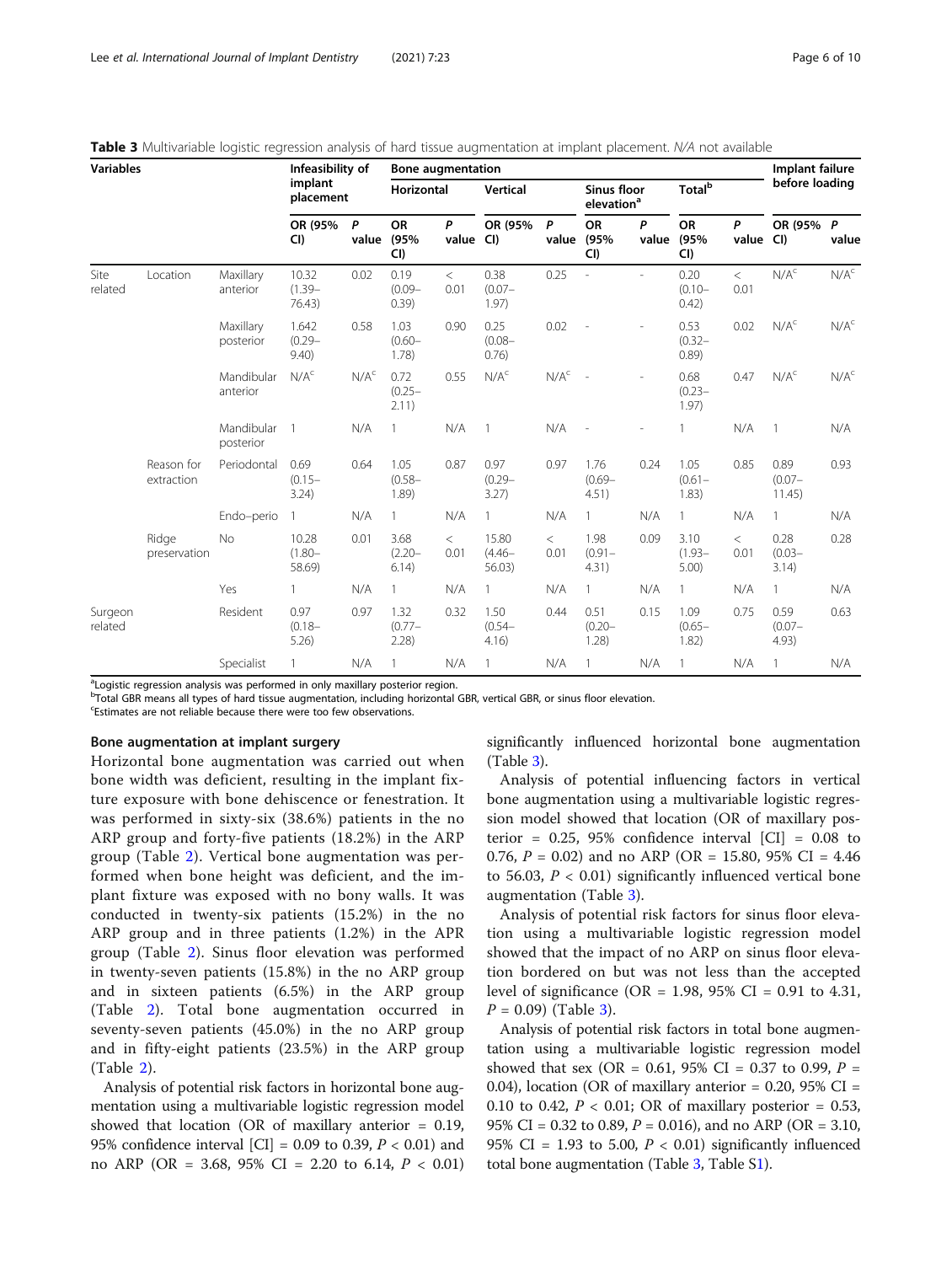#### Implant failure before loading

One (0.6%) patient without ARP exhibited implant failure before loading, while four patients with ARP (1.6%) presented implant failure before loading (Table [2](#page-4-0)). The details of the failed implants are presented in Table 4. All sites where the implants failed before loading were maxillary except for one case.

Analysis of potential risk factors in implant failure before loading using a multivariable logistic regression model showed no significant results (Table [3,](#page-5-0) Table S[1\)](#page-8-0).

#### Clinical outcomes of infection following ARP

There were eight patients exhibiting inflammatory symptoms requesting additional treatment following ARP, as reported in a previous study [\[14](#page-8-0)]. All patients except one were treated with implant restoration. There was no failure of implant placement feasibility and no implant failure before loading (Table [5\)](#page-7-0). Only one patient who showed reinfection underwent horizontal bone augmentation at the time of implant placement.

#### **Discussion**

In the previous study, ridge preservation/augmentation in periodontally compromised extraction site showed high safety rate of 99.3%, and biomaterials were removed in two cases (0.7%). However, if the regenerated bone results in insufficient bone quality or/and quantity to obtain proper primary stability when the implants are placed, the procedure cannot be recommended. The aim of this retrospective study was to investigate the feasibility of implant placement, bone augmentation at implant surgery, and implant failure before loading at ARP sites compared with those without ARP in periodontally compromised sockets. The feasibility of implant placement and bone augmentation was influenced by ARP. But there are confounding factors, which are tooth position, healing time for implant placement, individual healing ability, and bone quality of the patients, the amount of alveolar bone destruction due to periodontitis.

Eight patients (4.7%) in the no ARP group did not undergo implant placement, and bone augmentation was conducted several months following tooth extraction because of poor bone quality or insufficient bone quantity.

According to a previous study, it was reported that the proportion of erratic healing without implant placement was 5.41% when spontaneous healing was induced without any intervention in the infected extraction socket, which was similar to the findings presented in our study [[3\]](#page-8-0). However, only 2 patients (0.8%) were observed in the ARP group for whom implant placement was not performed and for whom additional bone augmentation was conducted several months following tooth extraction due to poor bone quality and quantity. When ARP was performed, the feasibility of implant placement seemed to increase; however, the procedure did not always guarantee the feasibility of implant placement. Bone defect types could not be distinguished, and sufficient consideration was not made in this study due to a lack of information about the extraction socket. It is considered that unfavorable bone configuration and destruction size may affect the outcome. Although there is a classification system for extraction socket according to the hard and soft tissue deficiency [\[17](#page-8-0), [18\]](#page-8-0), the feasibility of implant placement following ARP has not been investigated. Therefore, it will be necessary to investigate the bone healing patterns based on configuration and size of extraction socket in the future.

A high odds ratio in implant placement feasibility was observed in maxillary anterior teeth compared with that for mandibular posterior teeth. Considering that the anterior region was lower than the posterior region with respect to total bone augmentation, it is presumed that the reason for the decreased feasibility of implant placement in the anterior region was not due to insufficient bone quantity but due to low bone quality. The previous literature suggests that the maxilla is of poorer bone quality than the bone quality of the mandible [[19\]](#page-8-0), especially in the posterior maxilla [\[20\]](#page-9-0). Due to the variety of implant designs included in this study, it was difficult to draw a definitive conclusion about the relationship between implant design and implant placement feasibility. Within the limitation, it is recommended to use implant systems having tapered designs and/or aggressive threads or apply drilling techniques such as underdrilling or osseodensification in the bone with poor bone quality in order to increase the primary stability [\[21](#page-9-0)–[23\]](#page-9-0).

Table 4 Details of failed implants before loading

| No.            |    | Site Age |   | Sex Ridge     | Feasibility             |      |      | Length Diameter Implant type    | Bone    | <b>Bone augmentation</b> |          |                                 |              |
|----------------|----|----------|---|---------------|-------------------------|------|------|---------------------------------|---------|--------------------------|----------|---------------------------------|--------------|
|                |    | (Y)      |   | preservation? | of implant<br>placement | (mm) | (mm) |                                 | quality |                          | Vertical | <b>Sinus floor</b><br>elevation | <b>Total</b> |
|                | 14 | -73      | M | No.           | Yes                     | 8    | 3.5  | Bone level, internal Type 3 No  |         |                          | Nο       | Nο                              | No           |
| $\mathcal{P}$  | 43 | -61      | M | No            | Yes                     | 10   | 4.0  | Bone level, internal Type 3 Yes |         |                          | Yes      | No.                             | Yes          |
| 3              | 13 | -57      | M | No            | Yes                     | 10   | 4.0  | Bone level, internal Type 3 Yes |         |                          | No       | No.                             | Yes          |
| $\overline{4}$ | 13 | -53      | M | Yes           | Yes                     | 10   | 4.0  | Bone level, external Type 2 No  |         |                          | Nο       | No.                             | No           |
| 5              | 15 | -57      | M | No.           | Yes                     | 10   | 5.0  | Bone level, internal Type 3 No  |         |                          | Νo       | Nο                              | <b>No</b>    |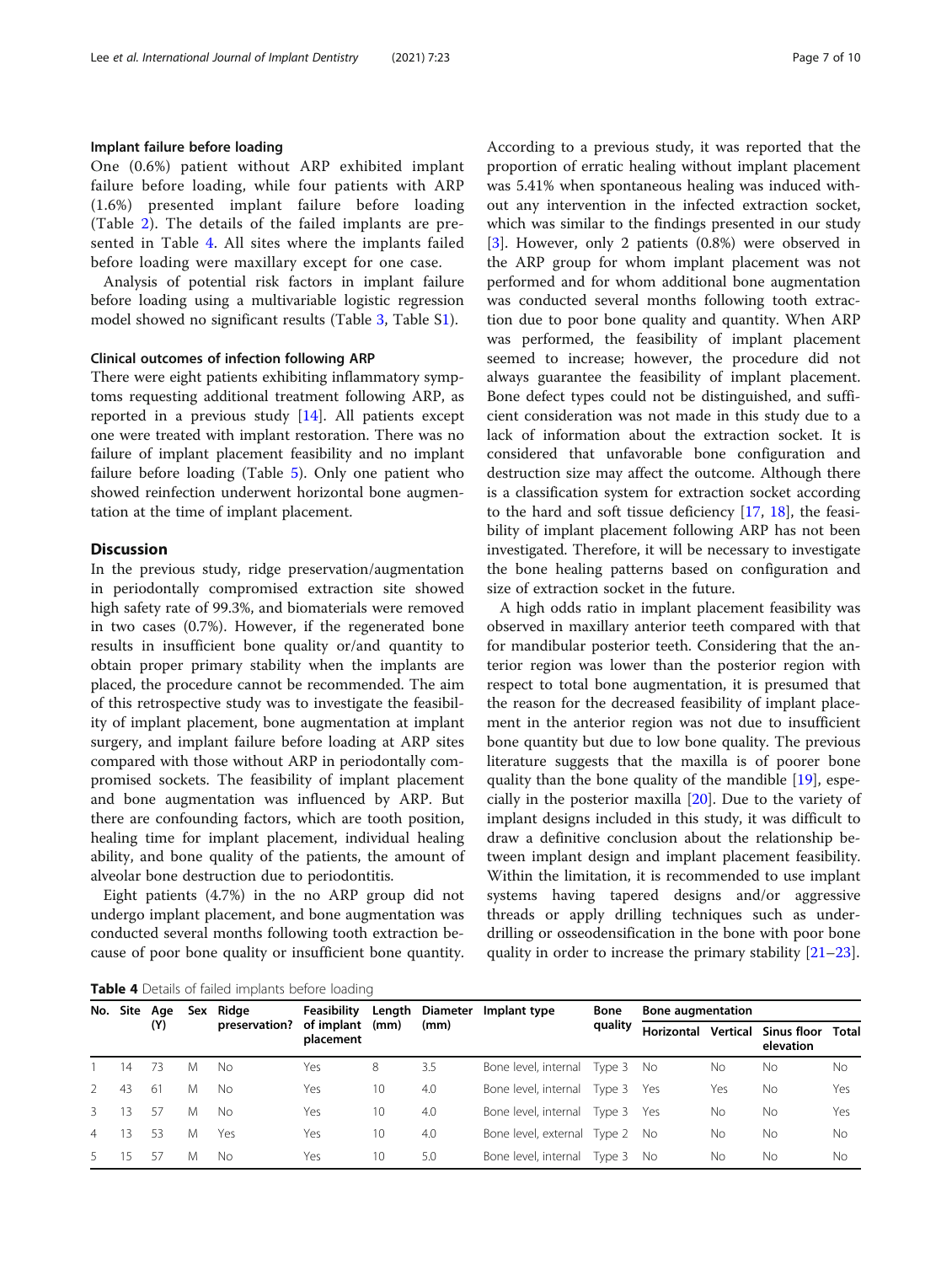|                |    |     |   | No. Site Age Sex Removal of           | Feasibility             |      | Length Diameter Implant |                         | Bone       | <b>Bone augmentation</b> |           |                                              |              | Implant                      |
|----------------|----|-----|---|---------------------------------------|-------------------------|------|-------------------------|-------------------------|------------|--------------------------|-----------|----------------------------------------------|--------------|------------------------------|
|                |    | (Y) |   | biomaterials<br>due to<br>reinfection | of implant<br>placement | (mm) | (mm)                    | type                    | quality    |                          |           | Horizontal Vertical Sinus floor<br>elevation | <b>Total</b> | failure<br>before<br>loading |
|                | 47 | 49  | F | <b>No</b>                             | Yes                     | 8    | 4.5                     | Bone level,<br>internal | Type 2 No  |                          | <b>No</b> | <b>No</b>                                    | No           | No.                          |
| $\mathcal{L}$  | 26 | 48  | M | <b>No</b>                             | Yes                     | 10   | 5.0                     | Bone level,<br>internal | Type 3 No  |                          | No        | No                                           | No           | No.                          |
| 3              | 25 | 48  | M | No.                                   | Yes                     | 8    | 4.0                     | Bone level,<br>internal | Type 3     | No.                      | <b>No</b> | <b>No</b>                                    | <b>No</b>    | No.                          |
| $\overline{4}$ | 25 | 48  | M | Yes                                   | Yes                     | 8    | 4.0                     | Bone level,<br>internal | Type 2 Yes |                          | <b>No</b> | <b>No</b>                                    | Yes          | No.                          |
| 5              | 46 | 64  | M | <b>No</b>                             | Yes                     | 8.5  | 5.0                     | Bone level,<br>internal | Type 2 No  |                          | No        | No                                           | No           | No.                          |
| 6              | 47 | 56  | M | <b>No</b>                             | Yes                     | 10   | 5.0                     | Bone level,<br>internal | Type 2 No  |                          | <b>No</b> | <b>No</b>                                    | No           | No.                          |
| 7              | 37 | 43  | F | <b>No</b>                             | Yes                     | 8.5  | 5.0                     | Bone level,<br>external | Type 3     | No                       | <b>No</b> | <b>No</b>                                    | No           | No.                          |

<span id="page-7-0"></span>Table 5 Clinical outcomes of infected ridge preservation sites

In this study, according to the logistic regression analysis, the potential risk factor for horizontal, vertical, and total bone augmentations was no ARP. Considering that ARP is a procedure for bone augmentation, ARP does not always prevent additional bone augmentation when implant placement is performed [[24](#page-9-0)]. However, it should be noted that vertical bone augmentation can be reduced by performing ARP. Vertical bone augmentation is considered to be a more challenging technique than the technique required to achieve horizontal bone augmentation [[25](#page-9-0), [26\]](#page-9-0). By reducing the necessity of vertical bone augmentation, it may be possible to reduce the difficulty of additional bone augmentation.

According to the logistic regression analysis, the maxillary posterior region was another potentially influencing factor in vertical bone augmentation (OR of maxillary posterior = 0.25, 95% confidence interval [CI] = 0.079 to 0.762,  $P = 0.015$ ). In the case of the maxillary posterior region, in addition to the vertical bone augmentation procedure, sinus floor elevation can be performed when the vertical bone dimension is insufficient for implant placement. For this reason, the maxillary posterior region seems to have an offset effect of vertical bone augmentation. In addition, it is thought that sinus floor elevation tends to be more favored than vertical bone augmentation by surgeons.

Analysis of potential risk factors in sinus floor elevation using a multivariable logistic regression model showed that the impact of no ARP on sinus floor elevation was not significant (OR = 1.98, 95% CI = 0.911 to 4.308,  $P = 0.085$ ), which is not in agreement with a recent clinical study demonstrating that ARP may reduce the necessity of sinus floor elevation [\[27](#page-9-0)]. Sinus floor elevation is dependent on the residual bone height and implant length planned by the surgeon. To verify that ARP indeed reduces the need for sinus floor elevation by attenuating sinus pneumatization, quantitative radiographic analysis will be needed in the future.

Overall implant failure before loading occurred in 5 patients (1.2%), with one patient (0.6%) in the no ARP group and four patients (1.6%) in the ARP group. Unlike the findings of a previous study, in which an implant survival rate of 100% was reported, some implant failures were found in the present study  $[28]$ . This result may be because our study evaluated only periodontally compromised sites, unlike the previous study. In fact, it has been reported that implant failure in sites with periodontitis was higher than that in sites without periodontitis [\[29](#page-9-0)]. Although the implant failure rate was not as high in this study as in the previous study, attention should be paid when implant placement is performed in sites with periodontitis history. In addition, late implant failure should be investigated after implant prosthesis delivery to determine whether a comparable bone remodeling process is in place in ARP sites.

A total of eight patients were found to have inflammation in the ARP group, one of whom did not receive an implant restoration. Six patients with inflammation resolved by antibiotics did not undergo further bone augmentation, whereas one patient who experienced reinfection received additional bone augmentation when performing implant placement. Although the procedure is not completely identical, the study related to clinical outcomes following conventional guided bone regeneration and subsequent infection is worth investigating. Clinical outcomes of membrane exposure with infection in conventional GBR showed a comparable amount of bone regeneration compared with that without membrane exposure [[30,](#page-9-0) [31](#page-9-0)]. As ARP is a hard tissue regeneration procedure, infection following the procedure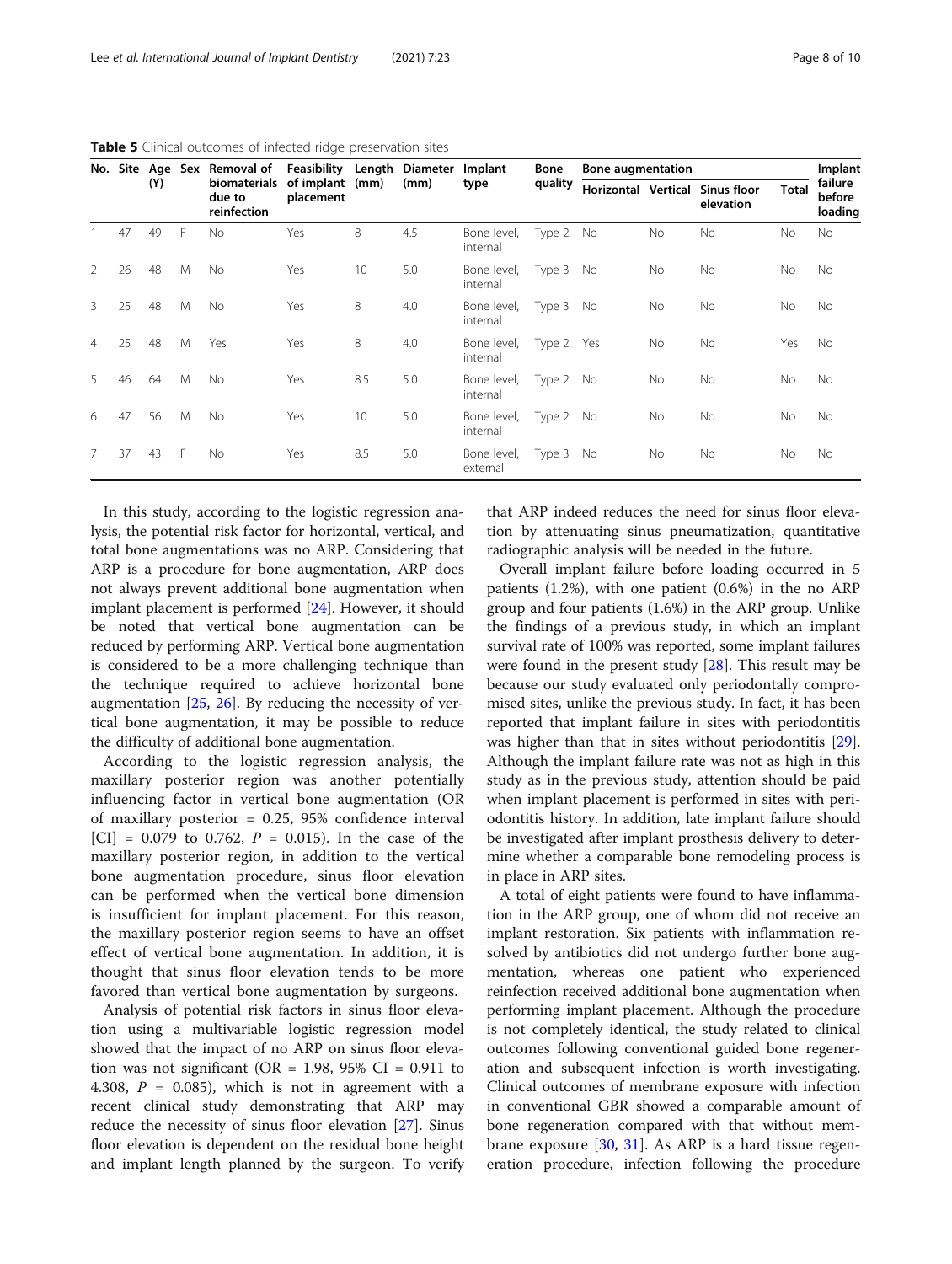<span id="page-8-0"></span>that cannot be controlled with antibiotics can have a detrimental effect on clinical outcomes.

This study has some limitations inherent to its retrospective design. Several pieces of information, including the detailed surgical protocol, bone graft materials, membranes, and implant type, were heterogeneous. Furthermore, the bone defect size and remaining bone wall could not be classified due to the lack of cone beam computerized tomography before tooth extraction. In addition, because implant survival has only been determined before prosthetic loading, we failed to evaluate the long-term survival and success outcomes of implants at ARP compared to no ARP sites. Well-designed prospective studies are needed to investigate the efficacy of ARP in chronic pathology, and it is of interest if there are certain defect configurations that make ARP more useful in periodontally compromised sites than others.

#### Conclusion

Within the limitations of this retrospective chart analysis, the findings herein suggest that ARP may improve the feasibility of implant placement and attenuate the severity of the bone augmentation procedure with similar implant failure before loading compared with sites without ARP that are periodontally compromised.

#### Supplementary Information

The online version contains supplementary material available at [https://doi.](https://doi.org/10.1186/s40729-021-00305-2) [org/10.1186/s40729-021-00305-2.](https://doi.org/10.1186/s40729-021-00305-2)

Additional file 1: Table S1. Multivariable logistic regression analysis of hard tissue augmentation at implant placement.

#### Abbreviations

ARP: Alveolar ridge preservation; GBR: Guided bone regeneration; IRB: Institutional Review Board; OR: Odds ratio; CI: Confidence interval

#### Acknowledgements

The authors wish to acknowledge the diligent support in the management of this study provided by the Dental Research Institute, Seoul National University.

#### Authors' contributions

Jungwon Lee and Junseob Yun participated in the data analysis/ interpretation, statistical analysis, and manuscript drafting. Jung-Ju Kim, Ki-Tae Koo, and Yang-Jo Seol were involved in the data management and critical revision of the manuscript. Yong-Moo Lee have made substantial contributions to study the conception and critical revision of the manuscript. The authors have read and approved the final manuscript.

#### Funding

There is no funding related to this article.

#### Availability of data and materials

The datasets generated and analyzed during the current study are available from the corresponding author upon reasonable request.

#### Ethics approval and consent to participate

Not applicable

#### Consent for publication

Not applicable

#### Competing interests

Jungwon Lee, Junseob Yun, Jung-Ju Kim, Ki-Tae Koo, Yang-Jo Seol, and Yong-Moo Lee declare no competing interests.

#### Author details

<sup>1</sup>One-Stop Specialty Center, Seoul National University Dental Hospital, Seoul Republic of Korea. <sup>2</sup>Department of Periodontology, School of Dentistry and Dental Research Institute, Seoul National University, Seoul, Republic of Korea.

#### Received: 10 August 2020 Accepted: 17 February 2021 Published online: 26 March 2021

#### References

- 1. Avila-Ortiz G, Chambrone L, Vignoletti F. Effect of alveolar ridge preservation interventions following tooth extraction: a systematic review and metaanalysis. J Clin Periodontol. 2019;46(Suppl 21):195–223.
- 2. Tan WL, Wong TL, Wong MC, Lang NP. A systematic review of postextractional alveolar hard and soft tissue dimensional changes in humans. Clin Oral Implants Res. 2012;23(Suppl 5):1–21.
- 3. Kim JH, Susin C, Min JH, et al. Extraction sockets: erratic healing impeding factors. J Clin Periodontol. 2014;41:80–5.
- 4. Chiapasco M, Casentini P, Zaniboni M. Bone augmentation procedures in implant dentistry. Int J Oral Maxillofac Implants. 2009;24(Suppl):237–59.
- 5. Krisam J, Ott L, Schmitz S, et al. Factors affecting the early failure of implants placed in a dental practice with a specialization in implantology - a retrospective study. BMC Oral Health. 2019;19:208.
- 6. Becker W, Becker BE, Caffesse R. A comparison of demineralized freeze-dried bone and autologous bone to induce bone formation in human extraction sockets. J Periodontol. 1994;65:1128–33.
- 7. Nemcovsky CE, Serfaty V. Alveolar ridge preservation following extraction of maxillary anterior teeth. Report on 23 consecutive cases. J Periodontol. 1996;67:390–5.
- 8. Mardas N, D'Aiuto F, Mezzomo L, et al. Radiographic alveolar bone changes following ridge preservation with two different biomaterials. Clin Oral Implants Res. 2011;22:416–23.
- 9. Darby I, Chen ST, Buser D. Ridge preservation techniques for implant therapy. Int J Oral Maxillofac Implants. 2009;24(Suppl):260–71.
- 10. Lopez-Martinez F, Gomez Moreno G, Olivares-Ponce P, et al. Implant failures related to endodontic treatment. An observational retrospective study. Clin Oral Implants Res. 2015;26:992–5.
- 11. Iasella JM, Greenwell H, Miller RL, et al. Ridge preservation with freeze-dried bone allograft and a collagen membrane compared to extraction alone for implant site development: a clinical and histologic study in humans. J Periodontol. 2003;74:990–9.
- 12. Kim JJ, Schwarz F, Song HY, et al. Ridge preservation of extraction sockets with chronic pathology using Bio-Oss((R)) Collagen with or without collagen membrane: an experimental study in dogs. Clin Oral Implants Res. 2017;28:727–33.
- 13. Lee J, Lee JB, Koo KT, et al. Flap management in alveolar ridge preservation: a systematic review and meta-analysis. Int J Oral Maxillofac Implants. 2018; 33:613–21.
- 14. Kim JJ, Ben Amara H, Schwarz F, et al. Is ridge preservation/augmentation at periodontally compromised extraction sockets safe? A retrospective study. J Clin Periodontol. 2017;44:1051–8.
- 15. von Elm E, Altman DG, Egger M, et al. The Strengthening the Reporting of Observational Studies in Epidemiology (STROBE) statement: guidelines for reporting observational studies. Lancet. 2007;370:1453–7.
- 16. Lekholm U, Zarb G. Patient selection and preparation: osteointegration in clinical dentistry. Chicago: Quintessence; 1985.
- 17. Elian N, Cho S, Froum S, et al. A simplified socket classification and repair technique. Pract Proc Aesthetic Dentistry. 2007;19:99.
- 18. Juodzbalys G, Stumbras A, Goyushov S, et al. Morphological classification of extraction sockets and clinical decision tree for socket preservation/ augmentation after tooth extraction: a systematic review. J Oral Maxillofacial Res. 2019;10:e3.
- 19. Turkyilmaz I, Ozan O, Yilmaz B, Ersoy AE. Determination of bone quality of 372 implant recipient sites using Hounsfield unit from computerized